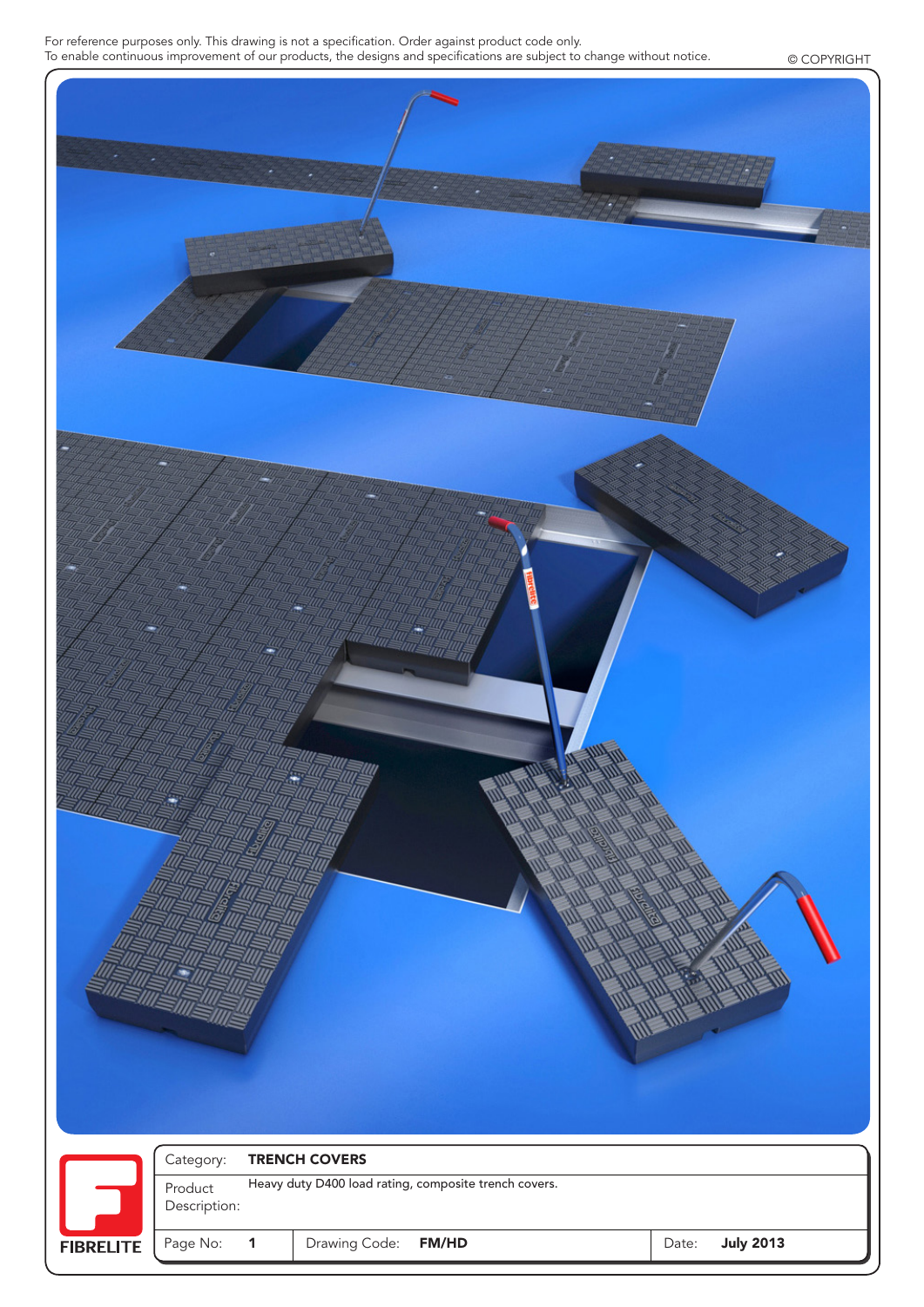

| <b>Product</b><br>Code | <b>Cover Length</b><br>DIM "A" (mm) | Weight (Kg) |
|------------------------|-------------------------------------|-------------|
| FM45-60-117/HD         | 600                                 | 22          |
| FM45-70-117/HD         | 700                                 | 25          |
| FM45-80-117/HD         | 800                                 | 29          |
| FM45-90-117/HD         | 900                                 | 32          |
| FM45-100-117/HD        | 1000                                | 36          |
| FM45-110-117/HD        | 1100                                | 40          |
| FM45-120-117/HD        | 1200                                | 43          |
| FM45-130-117/HD        | 1300                                | 47          |
| FM45-140-117/HD        | 1400                                | 50          |
| FM45-150-117/HD        | 1500                                | 54          |
| FM45-160-117/HD        | 1600                                | 58          |

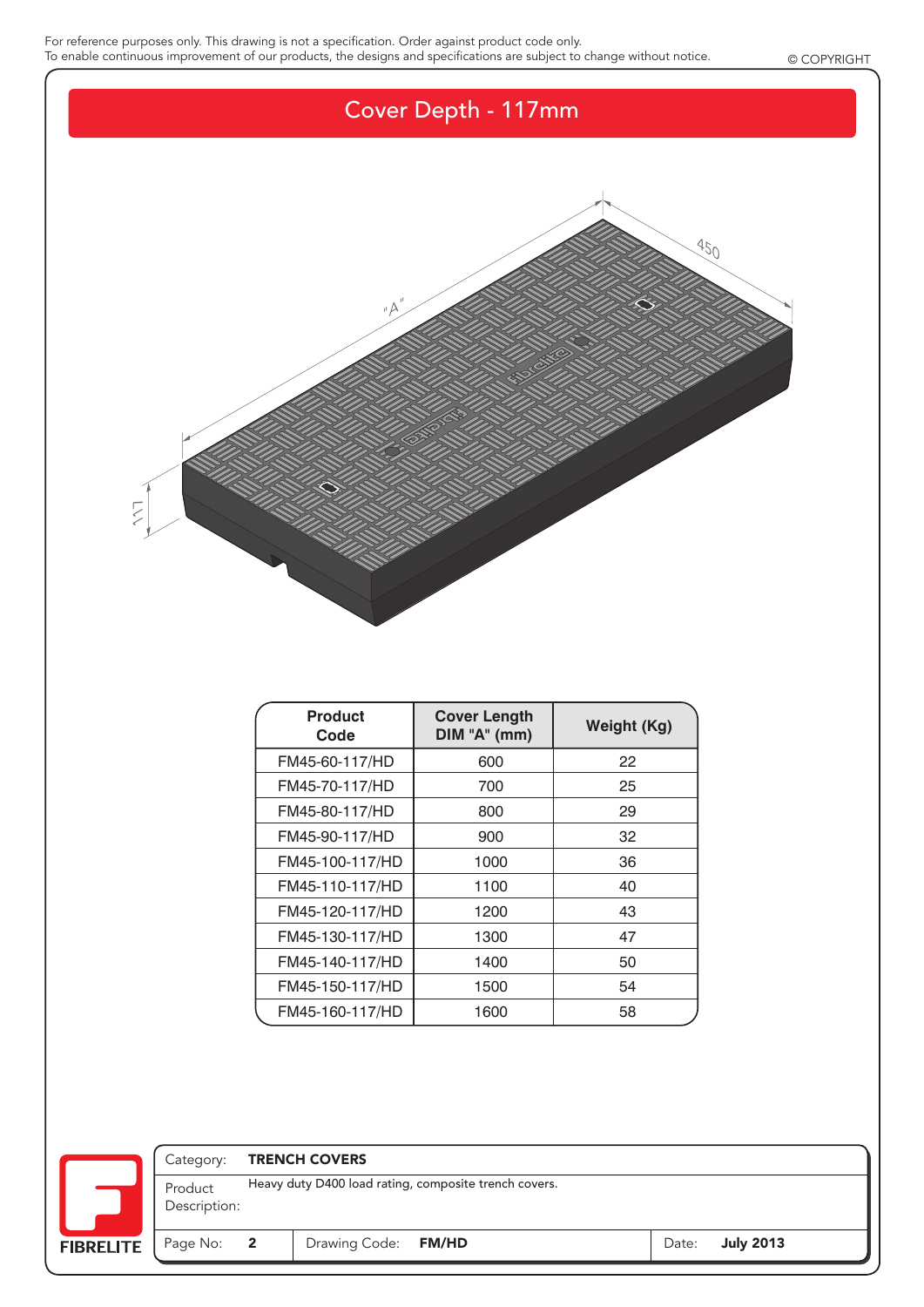